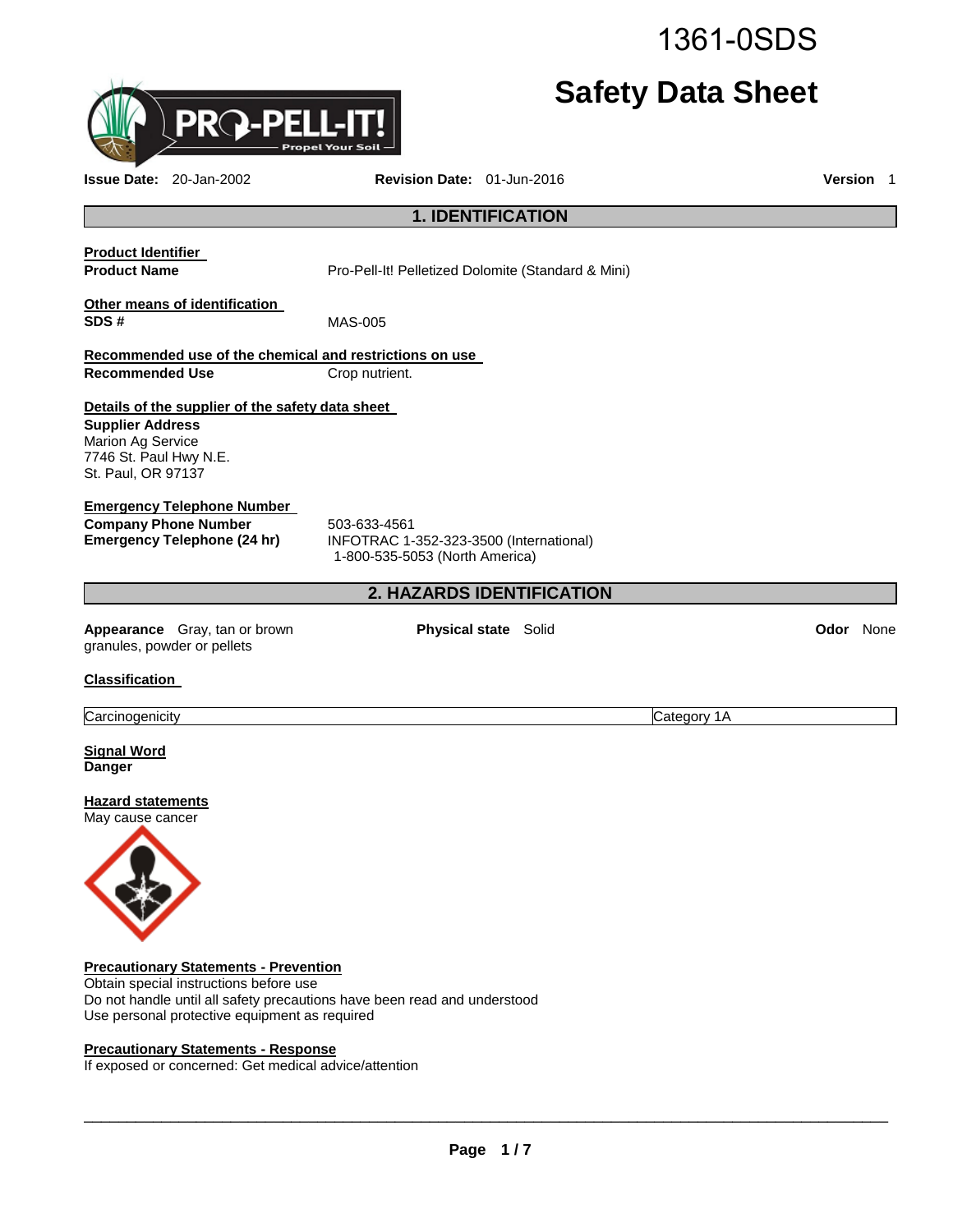#### **Precautionary Statements - Storage**

Store locked up

#### **Precautionary Statements - Disposal**

Dispose of contents/container to an approved waste disposal plant

#### **3. COMPOSITION/INFORMATION ON INGREDIENTS**

\_\_\_\_\_\_\_\_\_\_\_\_\_\_\_\_\_\_\_\_\_\_\_\_\_\_\_\_\_\_\_\_\_\_\_\_\_\_\_\_\_\_\_\_\_\_\_\_\_\_\_\_\_\_\_\_\_\_\_\_\_\_\_\_\_\_\_\_\_\_\_\_\_\_\_\_\_\_\_\_\_\_\_\_\_\_\_\_\_\_\_\_\_

| <b>Chemical Name</b> | CAS No.    | Weight-%             |
|----------------------|------------|----------------------|
| Dolomite             | 16389-88-1 | >95                  |
| Silica<br>Quartz     | 14808-60-7 | <u>_ດ ລ</u><br>. ∪.∪ |

\*\*If Chemical Name/CAS No is "proprietary" and/or Weight-% is listed as a range, the specific chemical identity and/or percentage of composition has been withheld as a trade secret.\*\*

#### **4. FIRST AID MEASURES**

#### **First Aid Measures**

| <b>Eye Contact</b>                  | Rinse thoroughly with plenty of water for at least 15 minutes, lifting lower and upper eyelids.<br>Consult a physician.              |
|-------------------------------------|--------------------------------------------------------------------------------------------------------------------------------------|
| <b>Skin Contact</b>                 | Wash off immediately with soap and plenty of water. Get medical attention if necessary.                                              |
| <b>Inhalation</b>                   | Remove to fresh air. Get medical attention if necessary.                                                                             |
| Ingestion                           | Drink plenty of water. Never give anything by mouth to an unconscious person. Get medical<br>attention if necessary.                 |
| Most important symptoms and effects |                                                                                                                                      |
| <b>Symptoms</b>                     | May cause irritation to the eyes, skin, gastrointestinal, and respiratory systems. Inhalation<br>may aggravate respiratory problems. |
|                                     | Indication of any immediate medical attention and special treatment needed                                                           |

#### **Notes to Physician**  Treat symptomatically.

# **5. FIRE-FIGHTING MEASURES**

#### **Suitable Extinguishing Media**

Use extinguishing measures that are appropriate to local circumstances and the surrounding environment.

#### **Unsuitable Extinguishing Media** Not determined.

# **Specific Hazards Arising from the Chemical**

Dusts or fumes may form explosive mixtures in air.

#### **Protective equipment and precautions for firefighters**

As in any fire, wear self-contained breathing apparatus pressure-demand, MSHA/NIOSH (approved or equivalent) and full protective gear.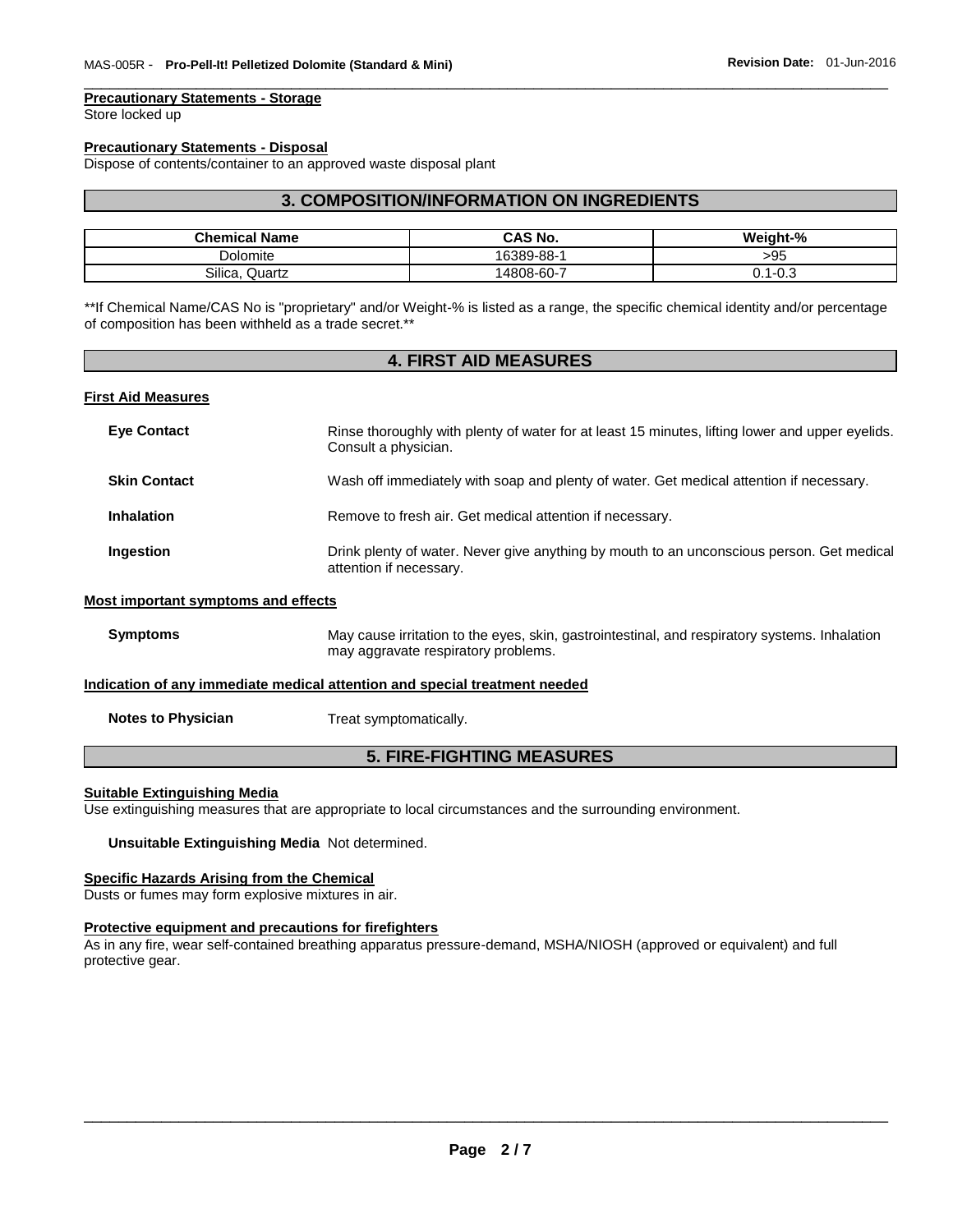|                                                              | <b>6. ACCIDENTAL RELEASE MEASURES</b>                                                                                                                                                                                                                                                                                                                                                                    |
|--------------------------------------------------------------|----------------------------------------------------------------------------------------------------------------------------------------------------------------------------------------------------------------------------------------------------------------------------------------------------------------------------------------------------------------------------------------------------------|
|                                                              | <b>Personal precautions, protective equipment and emergency procedures</b>                                                                                                                                                                                                                                                                                                                               |
| <b>Personal Precautions</b>                                  | Use personal protective equipment as required.                                                                                                                                                                                                                                                                                                                                                           |
| <b>Environmental precautions</b>                             |                                                                                                                                                                                                                                                                                                                                                                                                          |
| <b>Environmental precautions</b>                             | Prevent from entering into soil, ditches, sewers, waterways and/or groundwater. See<br>Section 12, Ecological Information. See Section 13: DISPOSAL CONSIDERATIONS.                                                                                                                                                                                                                                      |
| Methods and material for containment and cleaning up         |                                                                                                                                                                                                                                                                                                                                                                                                          |
| <b>Methods for Containment</b>                               | Prevent further leakage or spillage if safe to do so.                                                                                                                                                                                                                                                                                                                                                    |
| <b>Methods for Clean-Up</b>                                  | Sweep up and shovel into suitable containers for disposal. Avoid creating dust. Contained<br>materials may be salvaged for use if uncontaminated. Rinse area with clean water and dry<br>before permitting traffic.                                                                                                                                                                                      |
|                                                              | 7. HANDLING AND STORAGE                                                                                                                                                                                                                                                                                                                                                                                  |
| <b>Precautions for safe handling</b>                         |                                                                                                                                                                                                                                                                                                                                                                                                          |
| <b>Advice on Safe Handling</b>                               | Obtain special instructions before use. Do not handle until all safety precautions have been<br>read and understood. Use personal protective equipment as required. Handle in<br>accordance with good industrial hygiene and safety practice. Avoid contact with skin, eyes<br>or clothing. Wash face, hands, and any exposed skin thoroughly after handling. Protect<br>container from physical damage. |
| Conditions for safe storage, including any incompatibilities |                                                                                                                                                                                                                                                                                                                                                                                                          |
| <b>Storage Conditions</b>                                    | Keep container tightly closed and store in a cool, dry and well-ventilated place. Keep away<br>from heat, sparks, and flame. Store away from incompatible materials. Keep out of the<br>reach of children.                                                                                                                                                                                               |

**Incompatible Materials Strong oxidizing agents.** 

# **8. EXPOSURE CONTROLS/PERSONAL PROTECTION**

# **Exposure Guidelines**

| <b>Chemical Name</b> | <b>ACGIH TLV</b>                       | <b>OSHA PEL</b>                          | <b>NIOSH IDLH</b>                              |  |
|----------------------|----------------------------------------|------------------------------------------|------------------------------------------------|--|
| Silica, Quartz       | TWA: $0.025 \text{ mg/m}^3$ respirable | (vacated) TWA: $0.1 \text{ mg/m}^3$      | $ $ IDLH: 50 mg/m <sup>3</sup> respirable dust |  |
| 14808-60-7           | fraction                               | respirable dust                          | TWA: 0.05 mg/m $3$<br>respirable               |  |
|                      |                                        | $(30)/(%SiO2 + 2)$ mg/m <sup>3</sup> TWA | dust                                           |  |
|                      |                                        | total dust                               |                                                |  |
|                      |                                        | $(250)/(%SiO2 + 5)$ mppcf                |                                                |  |
|                      |                                        | TWA respirable fraction                  |                                                |  |
|                      |                                        | $(10)/(%SiO2 + 2)$ mg/m <sup>3</sup> TWA |                                                |  |
|                      |                                        | respirable fraction                      |                                                |  |

#### **Appropriate engineering controls**

**Engineering Controls** Apply technical measures to comply with the occupational exposure limits. Eyewash stations. Showers.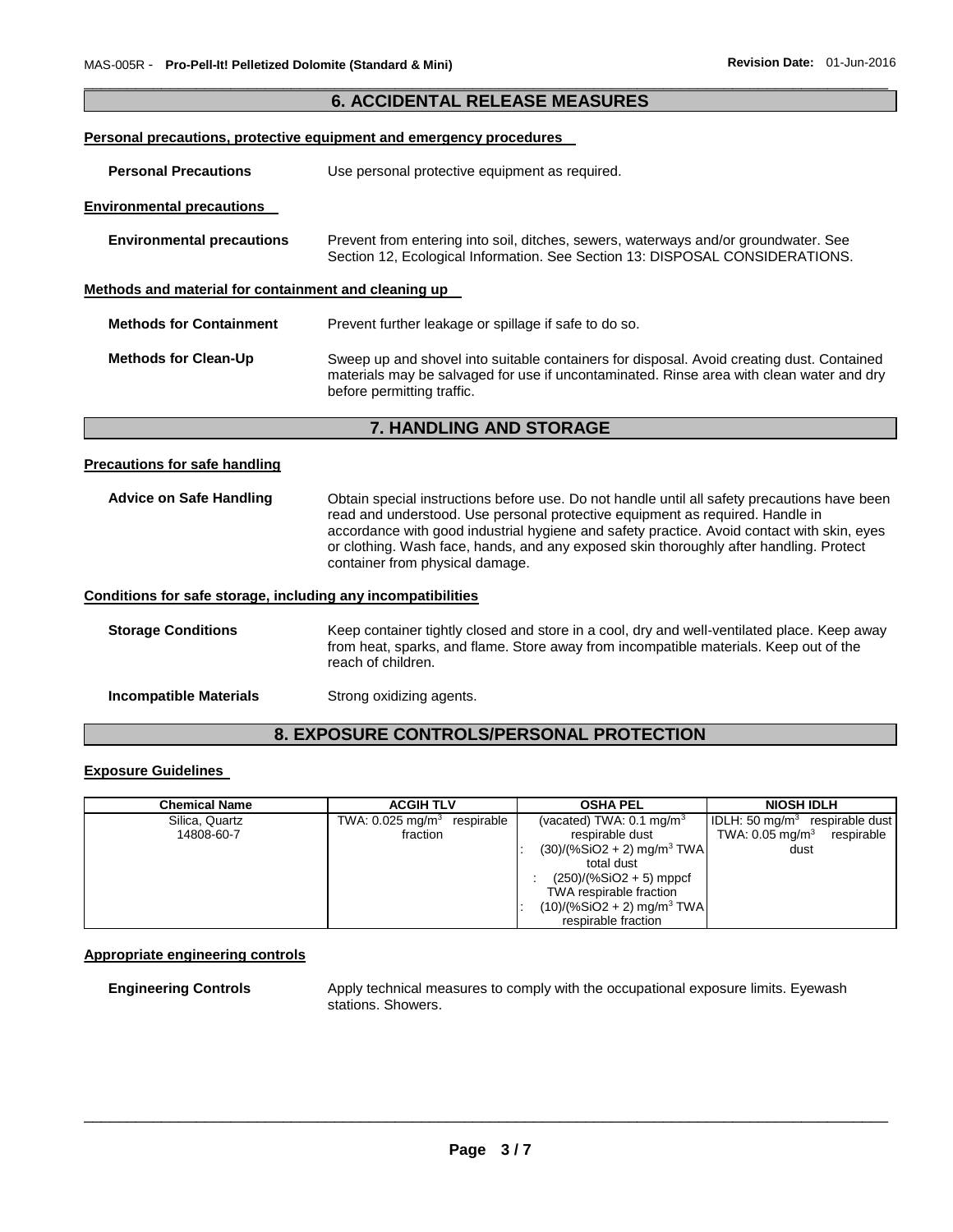#### **Individual protection measures, such as personal protective equipment**

| <b>Eye/Face Protection</b>      | Refer to 29 CFR 1910.133 for eye and face protection regulations. Safety glasses with side<br>shields or chemical goggles.                                                                        |
|---------------------------------|---------------------------------------------------------------------------------------------------------------------------------------------------------------------------------------------------|
| <b>Skin and Body Protection</b> | Refer to 29 CFR 1910.138 for appropriate skin and body protection. Skin and body<br>protection as required by employer code.                                                                      |
| <b>Respiratory Protection</b>   | Refer to 29 CFR 1910.134 for respiratory protection requirements. Ensure adequate<br>ventilation, especially in confined areas. In case of inadequate ventilation wear respiratory<br>protection. |

\_\_\_\_\_\_\_\_\_\_\_\_\_\_\_\_\_\_\_\_\_\_\_\_\_\_\_\_\_\_\_\_\_\_\_\_\_\_\_\_\_\_\_\_\_\_\_\_\_\_\_\_\_\_\_\_\_\_\_\_\_\_\_\_\_\_\_\_\_\_\_\_\_\_\_\_\_\_\_\_\_\_\_\_\_\_\_\_\_\_\_\_\_

**General Hygiene Considerations** Handle in accordance with good industrial hygiene and safety practice. Wash face, hands and any exposed skin thoroughly after handling.

### **9. PHYSICAL AND CHEMICAL PROPERTIES**

### **Information on basic physical and chemical properties**

| <b>Physical state</b><br>Appearance<br>Color                                                                                                                                                                                                                                                                                                                                                                                                                                                                                                       | Solid<br>Gray, tan or brown granules, powder<br>or pellets<br>Gray, tan or brown                                                                                                                                                                                                                                     | Odor<br><b>Odor Threshold</b> | None<br>Not determined |
|----------------------------------------------------------------------------------------------------------------------------------------------------------------------------------------------------------------------------------------------------------------------------------------------------------------------------------------------------------------------------------------------------------------------------------------------------------------------------------------------------------------------------------------------------|----------------------------------------------------------------------------------------------------------------------------------------------------------------------------------------------------------------------------------------------------------------------------------------------------------------------|-------------------------------|------------------------|
|                                                                                                                                                                                                                                                                                                                                                                                                                                                                                                                                                    |                                                                                                                                                                                                                                                                                                                      |                               |                        |
| <b>Property</b><br>рH<br><b>Melting Point/Freezing Point</b><br><b>Boiling Point/Boiling Range</b><br><b>Flash Point</b><br><b>Evaporation Rate</b><br><b>Flammability (Solid, Gas)</b><br><b>Flammability Limits in Air</b><br><b>Upper Flammability Limits</b><br><b>Lower Flammability Limit</b><br><b>Vapor Pressure</b><br><b>Vapor Density</b><br><b>Relative Density</b><br><b>Water Solubility</b><br>Solubility in other solvents<br><b>Partition Coefficient</b><br><b>Auto-ignition Temperature</b><br><b>Decomposition Temperature</b> | <b>Values</b><br>Not established<br>1000 °C / 1832<br>°F<br>Not established<br>Not established<br>Not established<br>Not determined<br>Not determined<br>Not determined<br>Not established<br>Not determined<br>2.75-2.99<br>Not established<br>Not determined<br>Not determined<br>Not determined<br>Not determined | Remarks • Method              |                        |
| <b>Kinematic Viscosity</b><br><b>Dynamic Viscosity</b>                                                                                                                                                                                                                                                                                                                                                                                                                                                                                             | Not determined<br>Not determined                                                                                                                                                                                                                                                                                     |                               |                        |
| <b>Explosive Properties</b>                                                                                                                                                                                                                                                                                                                                                                                                                                                                                                                        | May form combustible dust mixtures with air.                                                                                                                                                                                                                                                                         |                               |                        |
| <b>Oxidizing Properties</b>                                                                                                                                                                                                                                                                                                                                                                                                                                                                                                                        | Not determined                                                                                                                                                                                                                                                                                                       |                               |                        |
| <b>Other Information</b>                                                                                                                                                                                                                                                                                                                                                                                                                                                                                                                           |                                                                                                                                                                                                                                                                                                                      |                               |                        |

**Density**  $+/- 60$  lb/cubic foot

# **10. STABILITY AND REACTIVITY**

#### **Reactivity**

Not reactive under normal conditions.

### **Chemical Stability**

Stable under recommended storage conditions.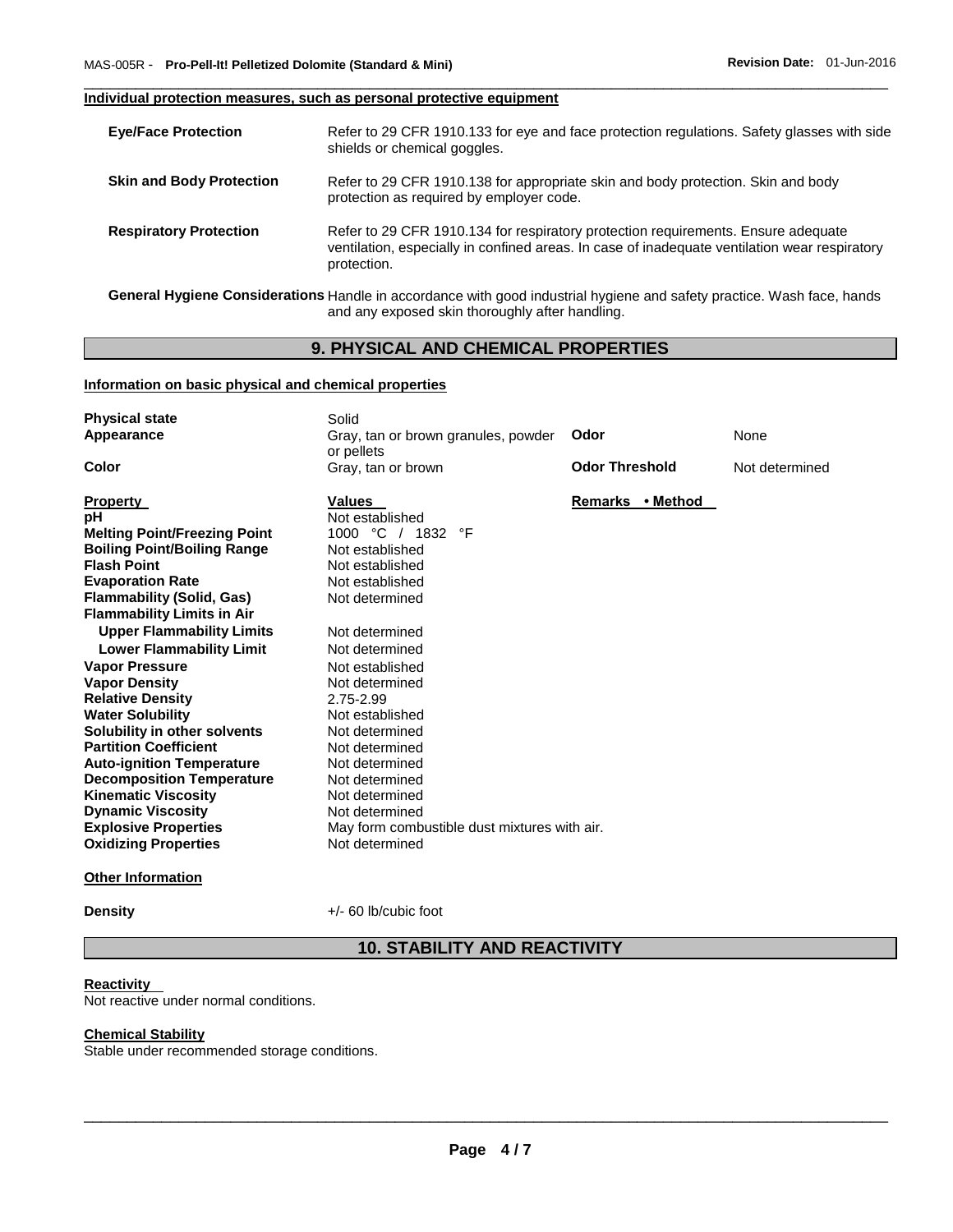#### **Possibility of Hazardous Reactions**

None under normal processing.

**Hazardous Polymerization** Hazardous polymerization does not occur.

\_\_\_\_\_\_\_\_\_\_\_\_\_\_\_\_\_\_\_\_\_\_\_\_\_\_\_\_\_\_\_\_\_\_\_\_\_\_\_\_\_\_\_\_\_\_\_\_\_\_\_\_\_\_\_\_\_\_\_\_\_\_\_\_\_\_\_\_\_\_\_\_\_\_\_\_\_\_\_\_\_\_\_\_\_\_\_\_\_\_\_\_\_

#### **Conditions to Avoid**

See Sec. 7 Handling & Storage.

#### **Incompatible Materials**

Strong oxidizing agents.

### **Hazardous Decomposition Products**

None known based on information supplied.

#### **11. TOXICOLOGICAL INFORMATION**

#### **Information on likely routes of exposure**

| <b>Product Information</b> |                          |
|----------------------------|--------------------------|
| <b>Eye Contact</b>         | Avoid contact with eyes. |
| <b>Skin Contact</b>        | Avoid contact with skin. |
| <b>Inhalation</b>          | Do not inhale.           |
| Ingestion                  | Do not ingest.           |

#### **Component Information**

| <b>Chemical Name</b> | <b>ATEmix (oral)</b>                   | <b>ATEmix (dermal)</b> | <b>Inhalation LC50</b> |
|----------------------|----------------------------------------|------------------------|------------------------|
| Silica,<br>Quartz    | Rat<br>$-500$<br>= 500 mg/kg<br>$\sim$ |                        |                        |
| 14808-60-7           |                                        |                        |                        |

#### **Information on physical, chemical and toxicological effects**

**Symptoms** Please see section 4 of this SDS for symptoms.

#### **Delayed and immediate effects as well as chronic effects from short and long-term exposure**

**Carcinogenicity May cause cancer.** 

| ' Name<br>Chemical | <b>ACGIP</b> | IAPC  | NTD   | <b>OCU</b><br>אווטי |
|--------------------|--------------|-------|-------|---------------------|
| Silica<br>Quartz   | ∼            | Group | Known |                     |
| $14808 - 60 - 7$   |              |       |       |                     |

#### **Legend**

*ACGIH (American Conference of Governmental Industrial Hygienists) A2 - Suspected Human Carcinogen IARC (International Agency for Research on Cancer) Group 1 - Carcinogenic to Humans NTP (National Toxicology Program)*

*Known - Known Carcinogen* 

*OSHA (Occupational Safety and Health Administration of the US Department of Labor)*

*X - Present* 

#### **12. ECOLOGICAL INFORMATION**

#### **Ecotoxicity**

The product is not classified as environmentally hazardous. However, this does not exclude the possibility that large or frequent spills can have a harmful or damaging effect on the environment.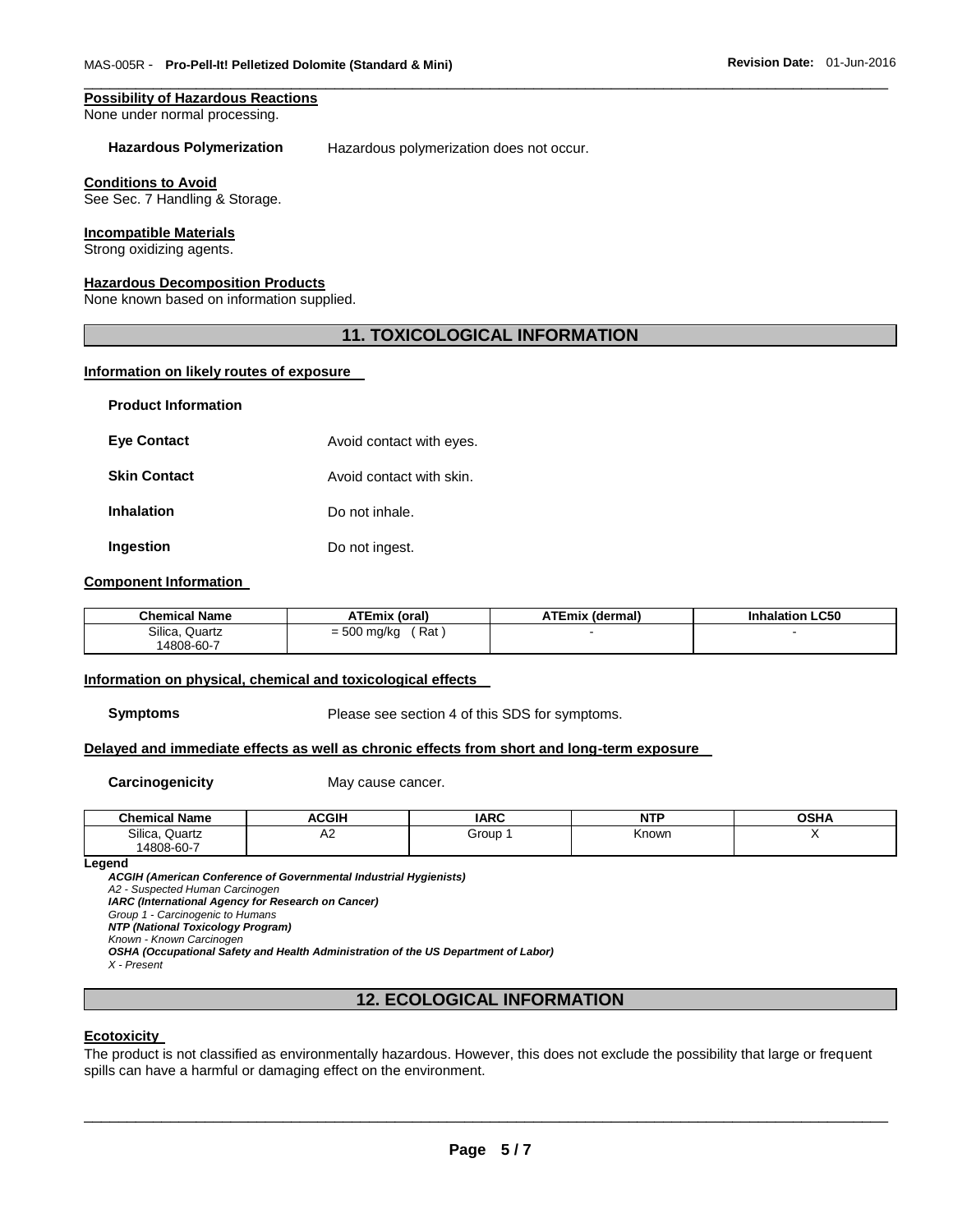# **Persistence/Degradability**

Not determined.

#### **Bioaccumulation**

Not determined.

#### **Mobility**

Not determined

#### **Other Adverse Effects**

Not determined

#### **13. DISPOSAL CONSIDERATIONS**

\_\_\_\_\_\_\_\_\_\_\_\_\_\_\_\_\_\_\_\_\_\_\_\_\_\_\_\_\_\_\_\_\_\_\_\_\_\_\_\_\_\_\_\_\_\_\_\_\_\_\_\_\_\_\_\_\_\_\_\_\_\_\_\_\_\_\_\_\_\_\_\_\_\_\_\_\_\_\_\_\_\_\_\_\_\_\_\_\_\_\_\_\_

#### **Waste Treatment Methods**

| <b>Disposal of Wastes</b>     | Disposal should be in accordance with applicable regional, national and local laws and<br>regulations. Uncontaminated product may be used as fertilizer. |  |
|-------------------------------|----------------------------------------------------------------------------------------------------------------------------------------------------------|--|
| <b>Contaminated Packaging</b> | Disposal should be in accordance with applicable regional, national and local laws and<br>regulations.                                                   |  |
|                               | <b>14. TRANSPORT INFORMATION</b>                                                                                                                         |  |
| <b>Note</b>                   | Please see current shipping paper for most up to date shipping information, including<br>exemptions and special circumstances.                           |  |
| <u>DOT</u>                    | Not regulated                                                                                                                                            |  |
| IATA                          | Not regulated                                                                                                                                            |  |
| <b>IMDG</b>                   | Not regulated                                                                                                                                            |  |

# **15. REGULATORY INFORMATION**

#### **International Inventories**

| <b>Chemical Name</b> | TSCA | <b>IDSL/NDSLIEINECS/EI</b><br>LINCS | <b>ENCS</b> | <b>IECSC</b> | <b>KECL</b> | <b>PICCS</b> | <b>AICS</b> |
|----------------------|------|-------------------------------------|-------------|--------------|-------------|--------------|-------------|
| Dolomite             |      |                                     |             |              | Present     |              |             |
| Lignosulfonate       |      |                                     | Present     |              | Present     |              |             |
| Silica, Quartz       |      |                                     | Present     |              | Present     |              |             |

**Legend:** 

*TSCA - United States Toxic Substances Control Act Section 8(b) Inventory* 

*DSL/NDSL - Canadian Domestic Substances List/Non-Domestic Substances List* 

*EINECS/ELINCS - European Inventory of Existing Chemical Substances/European List of Notified Chemical Substances* 

*ENCS - Japan Existing and New Chemical Substances* 

*IECSC - China Inventory of Existing Chemical Substances* 

*KECL - Korean Existing and Evaluated Chemical Substances* 

*PICCS - Philippines Inventory of Chemicals and Chemical Substances* 

*AICS - Australian Inventory of Chemical Substances*